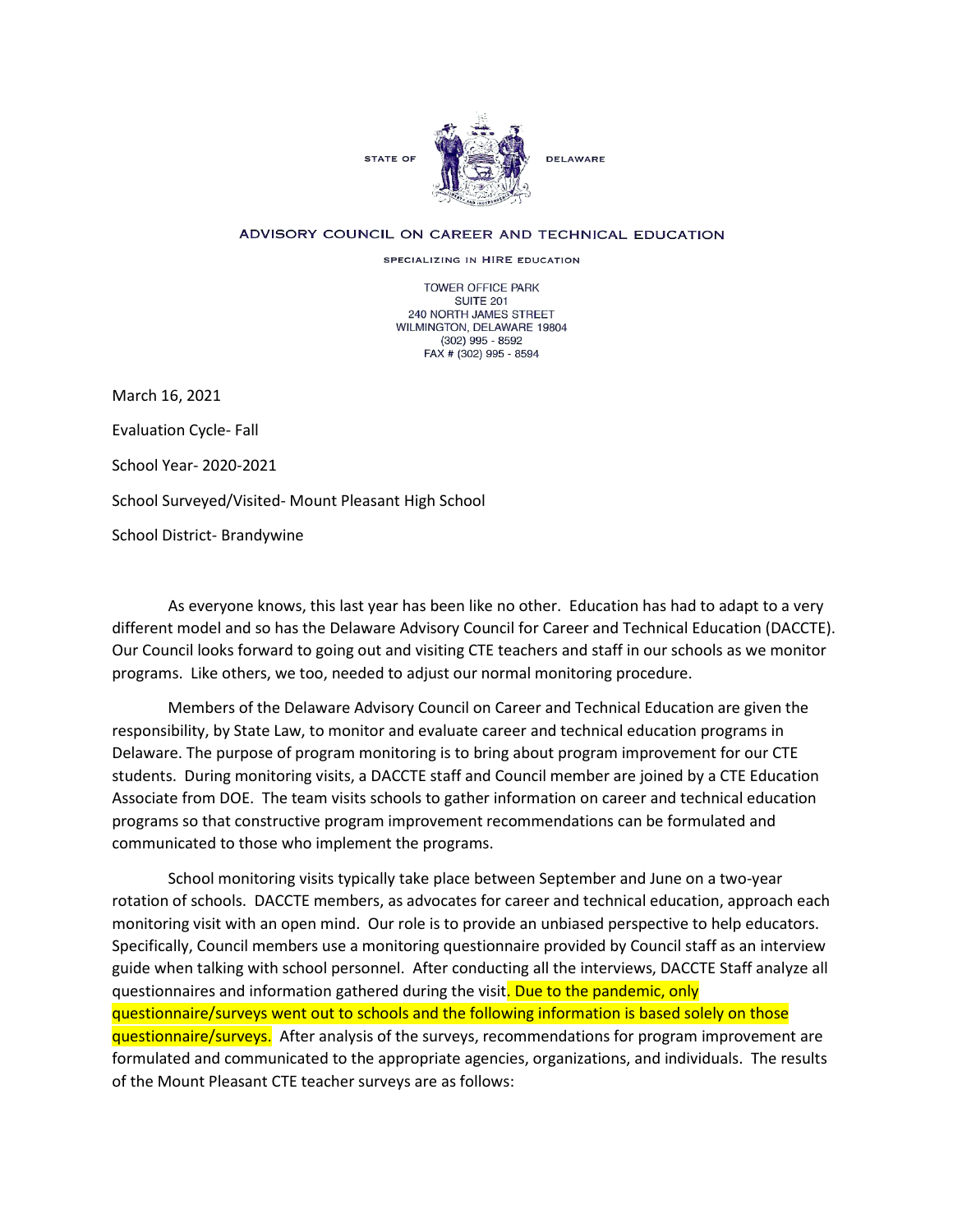• 5 out of 7 teachers emailed, completed, and returned the survey.

| <b>Survey Question</b>                                                                         | <b>Survey shows</b><br>this area is<br>being met | <b>Survey shows</b><br>this area<br>needs more<br>focus | <b>Survey is</b><br>inconclusive | <b>Notes</b>                                                                |
|------------------------------------------------------------------------------------------------|--------------------------------------------------|---------------------------------------------------------|----------------------------------|-----------------------------------------------------------------------------|
| Pathways have<br>sequenced courses                                                             |                                                  |                                                         |                                  |                                                                             |
| Pathways are approved<br>through DOE                                                           |                                                  |                                                         |                                  |                                                                             |
| English, Math, Science,<br>Social Studies Integration<br>into CTE coursework                   |                                                  |                                                         |                                  |                                                                             |
| <b>Facilities</b>                                                                              |                                                  |                                                         |                                  |                                                                             |
| <b>Instructional Supplies</b><br>and Materials                                                 |                                                  |                                                         |                                  |                                                                             |
| <b>Instructional Equipment</b><br>and Technical Support                                        |                                                  |                                                         |                                  |                                                                             |
| Advisory Committee in<br>place and supporting CTE<br>programs                                  |                                                  |                                                         |                                  |                                                                             |
| CTSO available and<br>participating in Local,<br>State, Regional, and<br><b>National Level</b> |                                                  |                                                         |                                  |                                                                             |
| <b>Work-Based Learning</b><br>Opportunities                                                    |                                                  |                                                         |                                  | Important to<br>note that many<br>schools have a<br><b>WBL Coordinator.</b> |
| Pathways prepare<br>students for entry level<br>positions after HS                             |                                                  |                                                         |                                  | Survey reports<br>yes and no evenly                                         |
| Career Pathway<br><b>Selection Process</b>                                                     |                                                  |                                                         |                                  |                                                                             |
| <b>Education Plans contain</b><br>Career Pathways                                              |                                                  |                                                         |                                  | Survey reports<br>most unsure                                               |
| Programs receive<br>Federal/State funding<br>(Perkins/509)                                     |                                                  |                                                         |                                  |                                                                             |
| <b>Budget</b><br>Availability/Development                                                      |                                                  |                                                         |                                  | Surveys report<br>yes, no, unsure                                           |
| 3 Year Budget/Long<br><b>Terms Planning</b>                                                    |                                                  |                                                         |                                  | Surveys report<br>yes and no evenly                                         |